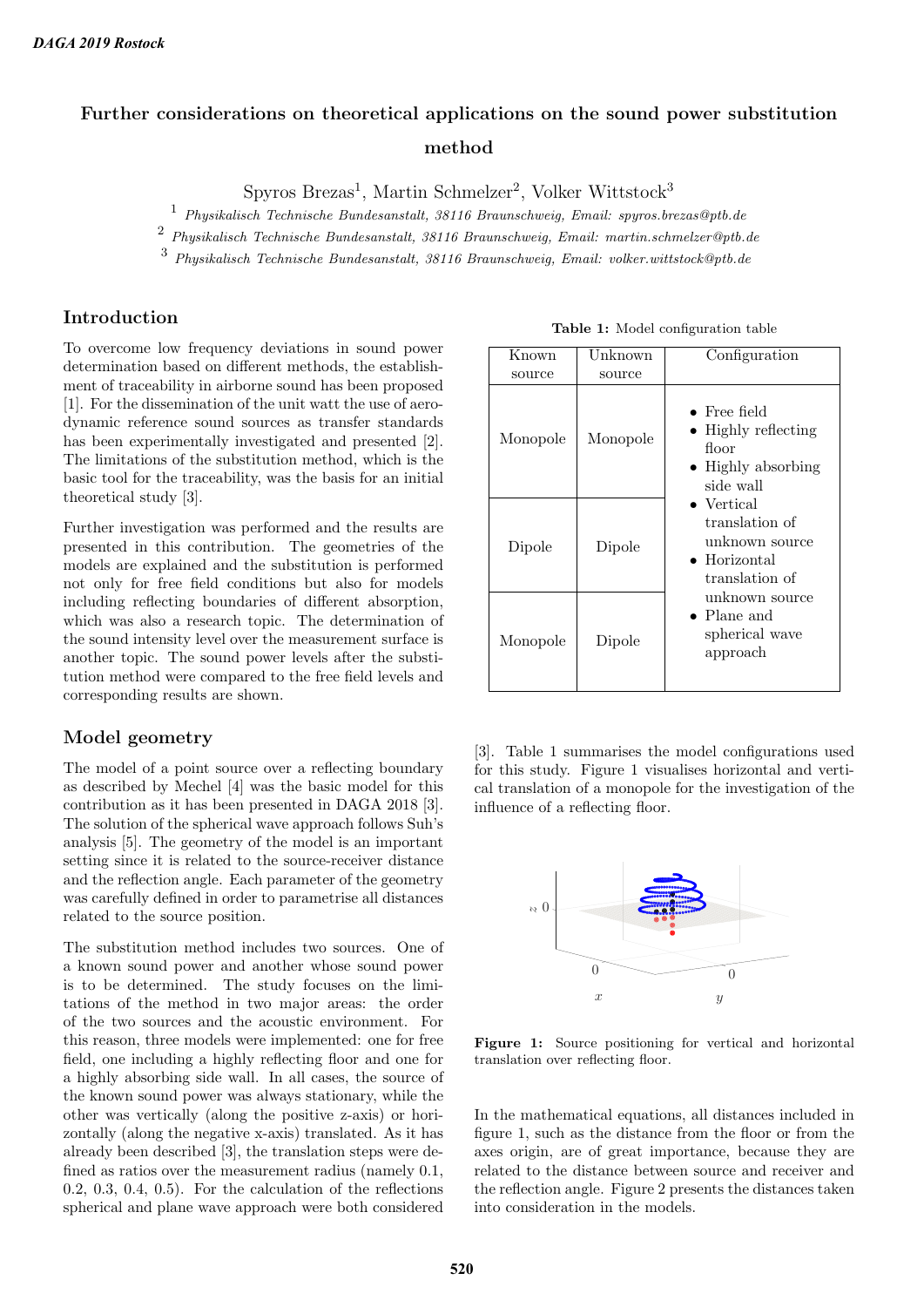

Figure 2: Geometry explanation for the configuration of reflections.

#### Sound intensity calculation

A novelty of the contribution is the use of sound intensity for the substitution method apart from sound pressure. The radial component of the sound intensity is given by [6]

$$
I_{\rm r} = \frac{1}{2} \text{Re} \left[ p \left( r_{\rm S} \right) \cdot u_{\rm r}^* \left( r_{\rm S} \right) \right] \tag{1}
$$

The radial particle velocity is derived by [6]

$$
u_{\rm r}(r_{\rm S}) = -\frac{1}{j\omega_{\rm ang}\rho} \frac{\partial p(r_{\rm S})}{\partial r_{\rm S}}\tag{2}
$$

Equation (2) can be approximated by [7]

$$
u_{\rm r}(r_{\rm S}) = -\frac{1}{j\omega_{\rm ang}\rho} \frac{p(r_{\rm S} + \Delta r/2) - p(r_{\rm S} - \Delta r/2)}{\Delta r} \tag{3}
$$

The distance  $\Delta r$  between the two points where the sound pressure is calculated must be smaller than the wavelength.

The time and surface averaged sound intensity level for the case of a hemispherical measurement surface was calculated for both plane and spherical wave approach, and using also both equations (2) and (3) and the results are shown in figure 3.



Figure 3: Time and surface averaged sound intensity level for various calculation methods.

As it may be seen, the use of equation (3) influences the high frequency end of the levels. For the rest of the frequencies, the sound intensity level does not significantly

change. In terms of computational cost, equation (3) requires the determination of the sound pressure at two different measurement radii. For the spherical wave approach, this means the calculation of the Bessel function of equation (4) of reference [3] two times, which significantly increases the computational time. Based on these, the sound intensity was determined using equation (2).

For low kr the surface averaged sound intensity level is larger than the corresponding sound pressure level. An initial investigation on the factors that could presumably influence this behaviour was performed, without reaching conclusive results. Therefore, the substitution method was further applied, leaving this topic open for future investigation.

#### Absorption coefficient

The absorption coefficient is, according to Kuttruff [8], related to the specific acoustic impedance normalised by the air characteristic impedance  $\xi$  and to the angle  $\theta$  in case of oblique incidence by

$$
\alpha(\theta) = \frac{4\text{Re}\{\xi\}\cos\theta}{\left(|\xi|\cos\theta\right)^2 + 2\text{Re}\{\xi\}\cos\theta + 1}
$$
(4)

In a previous work [9], three different values were used to cover low, moderate and high absorption. In the present study, the selection of impedance  $\xi$  becomes more complicated due to the number of receivers over the measurement surface. The impedance value was set after experimental trial. The selected values provided as correct as possible sound intensity levels for both monopoles and dipoles.



Figure 4: Absorption coefficient for reflecting floor and absorbing side wall.

The absorption coefficient changes slightly when one of the two substitution sources is translated. Figure 4 shows the maximum value of the absorption coefficient. For the case of the highly reflecting floor, the impedance was set to  $15+50$  and for the absorbing side wall to  $0.6+1.4$ j.

# Substitution in free field

Initially, the substitution method was applied in free field conditions and the sound power level of the translated source was compared to its free field sound power level. Figure 5 shows the deviation of the sound power level after the application of the substitution method for vertical translation of the unknown source.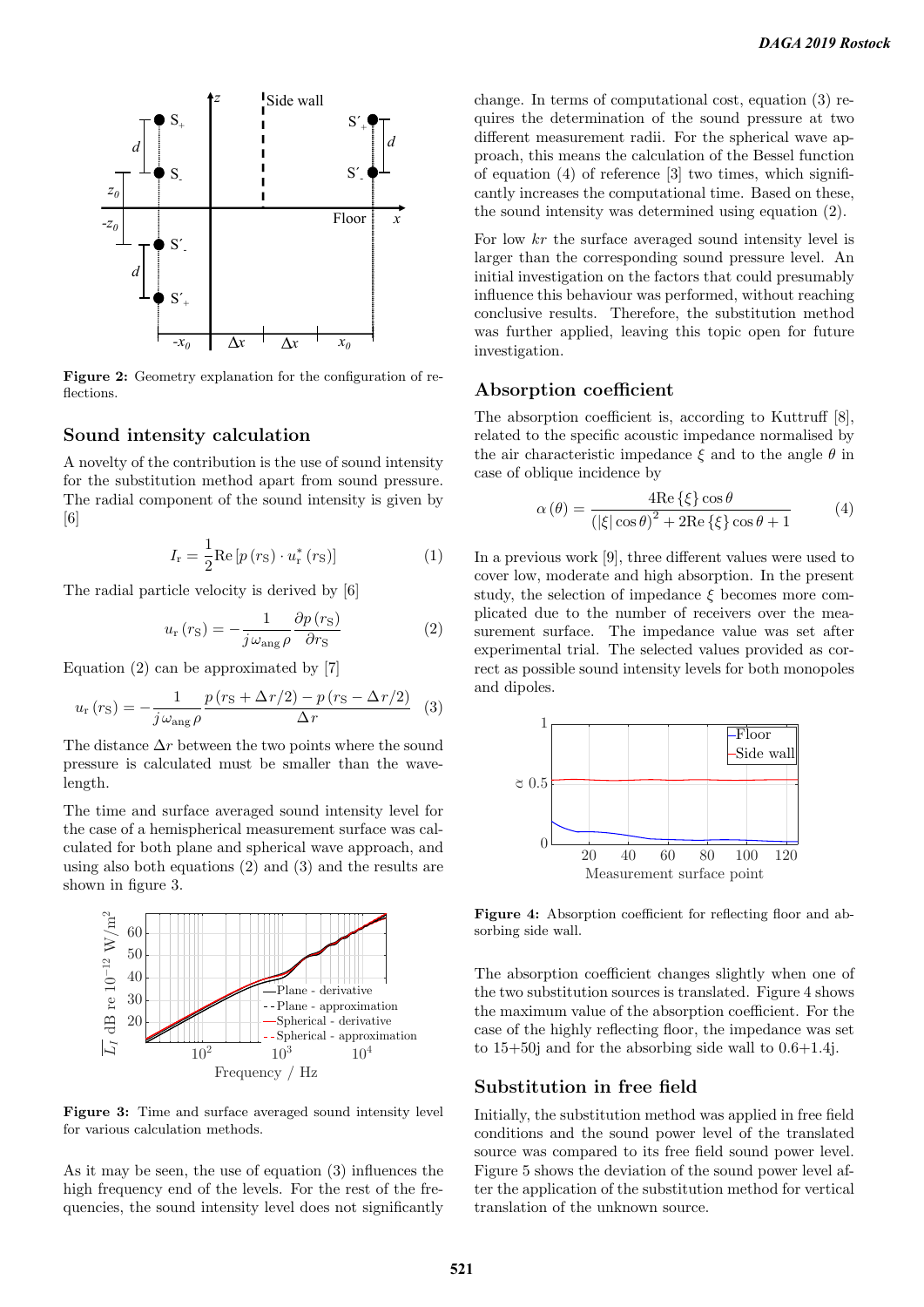

Figure 5: Deviation from the free field sound power level for the free field model. Results based on sound pressure (black) and sound intensity (red) for vertical translation. Monopolemonopole (continuous), dipole-dipole (dashed), monopoledipole (dotted).

The most profound observation of figure 5 is that the use of sound intensity yields sound power levels very close to the free field values independently from the source order and the translation distance. This justifies the inclusion of sound intensity to the substitution method. Based on the sound pressure results, if both sources are of the same order (monopole-monopole, dipole-dipole), the deviation of the free field sound power level is up to 2.5 dB at low kr. If the sources are of different order, the free field deviation is larger than 3 dB for  $kr < 0$ .

## Substitution including a reflecting plane

As expected, the presence of a reflecting plane strongly affects the substitution method. Figure 6 shows the deviation from the free field sound power level for the case of horizontal translation over a highly reflecting floor for the largest translation.



Figure 6: Deviation from the free field sound power level for the highly reflecting floor model. Results based on sound pressure (top) and sound intensity (bottom) for maximum horizontal translation and various source configurations.

If the sources are both monopoles, the result is very close to the free field sound power level. In case both sources are dipoles, it may be observed that below  $kr = 1$ , the use of sound pressure overestimates the sound power. Sound intensity provides closer values to free field but is strongly affected by the dipole poles distance. The use of different order sources for the substitution method, is related to results that deviate to a significant extent from the free field sound power for  $kr < 10$ . Further investigation is required to widen the substitution method in this case.

#### Conclusions

The substitution method has been theoretically investigated in continuity to a previous work [3]. In the present study, a detailed description of the model geometries was given. The time and surface averaged sound intensity level was calculated using two different mathematical expressions. The calculation of the particle velocity by the derivative of sound pressure requires lower computational time. The determination of the absorption coefficient of the reflecting plane was experimentally determined showing dependence on the receiver position. The implementation of the substitution method by using sound intensity, was validated by free field calculations. In the presence of a reflecting plane, the substitution method using sound intensity provides results close to free field, when both sources are of the same order.

## References

- [1] V. Wittstock, M. Schmelzer, C. Bethke: Establishing traceability for the quantity sound power. Proceedings of Internoise, Innsbruck, Austria, 2013.
- [2] S. Brezas, P. Cellard, H. Andersson, C. Guglielmone, C. Kirbaş: Dissemination of the unit watt in airborne sound: aerodynamic reference sound sources as transfer standards. Proceedings of Internoise, Hamburg, Germany, 2016.
- [3] S. Brezas, M. Schmelzer, V. Wittstock: Theoretical considerations on the sound power substitution method. Proceedings of DAGA, Munich, Germany, 2018.
- [4] F. Mechel: Schallabsorber, Band I.  $\ddot{A}$ ußere Schallfelder-Wechselwirkungen. S. Hirzel, Stuttgart, 1989.
- [5] J. Suh, P. Nelson: Measurement of transient response of rooms and comparison with geometrical acoustic models. J. Acoust. Soc. Am. 101 (1999) 2304-2317.
- [6] F. Fahy, J. Walker: Fundamentals of noise and vibration. Spon Press, London, 1998.
- [7] I. Vér, L. Beranek: Noise and vibration control engineering. Wiley, New Jersey, 2006.
- [8] H. Kuttruff: Room acoustics. Applied science publishers Ltd., Essex, 1979.
- [9] M. Aretz, P. Dietrich, M. Vorländer: Application of the mirror source method for low frequency sound